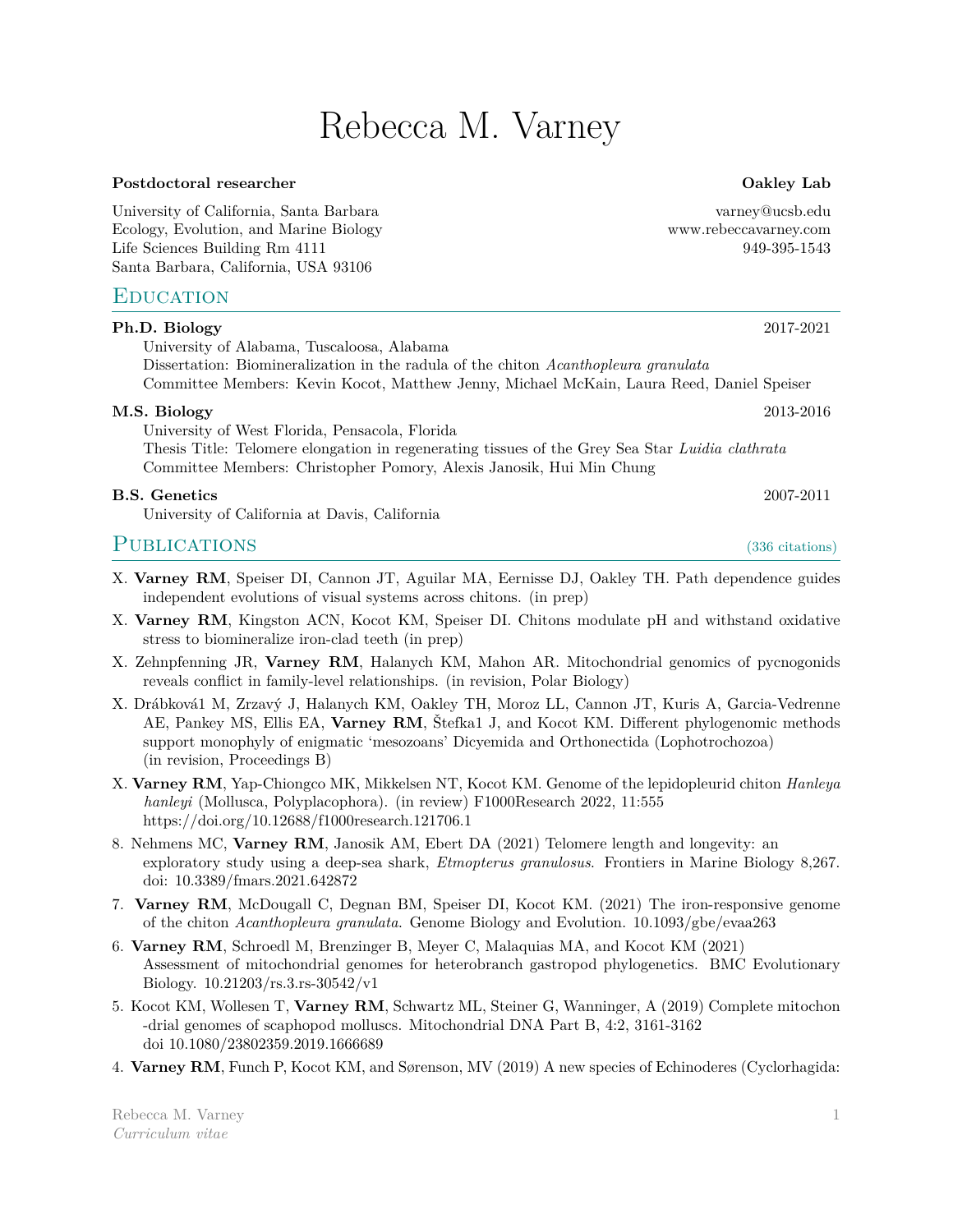Echinoderidae) from the San Juan Islands, Washington State, USA, and insights into the kinorhynch transcriptome. Zoologischer Anzeiger Special Issue 282:52-63 doi: 10.1016/j.jcz.2019.06.003

- 3. **Varney RM**, Pomory CM, and Janosik, AM (2017) Telomere elongation and telomerase expression in regenerating arms of the starfish *Luidia clathrata* (Asteroidea: Echinodermata). Marine Biology. 164:195 doi: 10.1007/s00227-017-3230-x
- 2. DeAngelis KM, Pold G, Topcuglu B, van Diepen L, **Varney RM**, Blanchard J, Melillo F and Frey S (2015) Long-term forest soil warming alters microbial communities in temperate forest soils. Frontiers in Microbiology. 6:104 doi: 10.3389/fmicb.2015.00104
- 1. DeAngelis KM, Sharma D, **Varney R**, Simmons B, Isern NG, Markillie LM, Nicora C, Norbeck AD, Taylor RC, Aldrich JT and Robinson EW (2013) Evidence supporting dissimilatory and assimilatory lignin degradation in *Enterobacter lignolyticus* SCF1. Frontiers in Microbiology. doi: 10.3389/fmicb.2013.00280

#### Articles (non-peer reviewed)

2. **Varney RM**, Heinrich KK. (2021) A Garden, Not a Leaky Pipeline. The Teaching Professor.

- 1. **Varney RM** "The Wonders of Mud at FHL" (2019) Friday Harbor Laboratories Tide Bite.
	- http://depts.washington.edu/fhl/tidebites/Vol73/index.html

## Grants and Fellowships

| UCSB Individualized Professional Skills (IPS) Grant Program<br>Grant in support of field research, 2022                                                                                                                | $\sim\!\!\$1,\!000$ |
|------------------------------------------------------------------------------------------------------------------------------------------------------------------------------------------------------------------------|---------------------|
| "Tiny brains, big ideas: convergent evolution of complex processing centers across arthropods"<br>Split-Seq Single-cell Sequencing Core Lab Grant, 2021                                                                | ${\sim}\$15{,}000$  |
| Research Experience for Post-Baccalaureate Students (REPS), 2021<br>In collaboration with Todd Oakley, supports one post-bac student on salary for a full year of research<br>as an extension to an existing NSF grant | \$48,675            |
| Marine Biological Laboratories Support Grant, 2020<br>Course Fellowship, Embryology                                                                                                                                    | \$6,500             |
| University of Alabama Graduate Council Fellowship, 2020-2021<br>Research Fellowship                                                                                                                                    | \$44,497            |
| American Genetics Association Grant for Invited Symposium Speakers<br>World Congress of Malacology Genomics Session, 2019                                                                                              | \$500               |
| American Genetics Association Student Travel Grant, 2018<br>Flights and lodging for GIGAiii                                                                                                                            | \$2000              |
| University of Alabama Student Travel Grant, 2018<br>Field work in Curacao                                                                                                                                              | \$500               |
| Lerner-Gray Memorial Fund, 2018<br>Field work in the Florida Keys                                                                                                                                                      | \$2217              |
| Conchologists of America, 2018<br>Field work in the Florida Keys                                                                                                                                                       | \$2218              |
| E.O. Wilson Biodiversity Fellowship, Summer 2018<br>Dissertation field work in the Florida Keys                                                                                                                        | \$5000              |
| Western Society of Malacologists Research Grant, 2018<br>Differential gene expression analysis in the iron-mineralized radulae of four species of<br>chitons from the Pacific Northwest                                | \$1000              |
| University of Alabama Graduate Council Fellowship, 2018-2019<br>Research Fellowship                                                                                                                                    | \$44,497            |
| Charlotte Magnum Travel Award, Fall 2017                                                                                                                                                                               | \$1500              |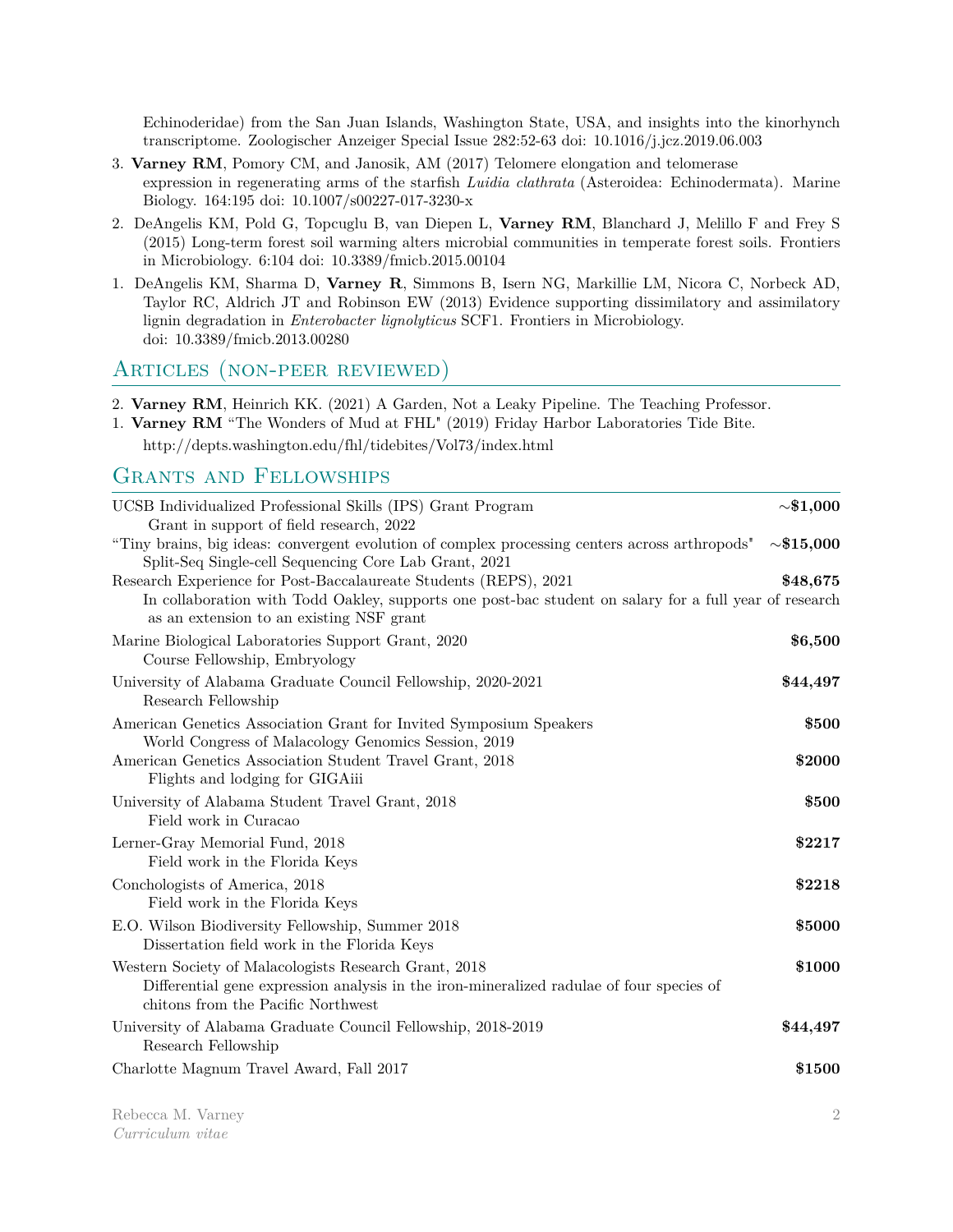SICB 2018 Housing

| University of Alabama Travel Grant, Fall 2017<br>Travel to SICB 2018                                                                                          | \$1000 |
|---------------------------------------------------------------------------------------------------------------------------------------------------------------|--------|
| E.O. Wilson Biodiversity Fellowship, Summer 2017<br>Dissertation field work in Washington State, Friday Harbor Marine Labs                                    | \$5000 |
| Alan J. Kohn Endowed Fellowship at UW Friday Harbor Laboratories, Summer 2017<br>Marine Invertebrate Zoology                                                  | \$2000 |
| UWF Scholarly and Creative Activities Committee Research Grant Class B, Fall 2015<br>Post-regeneration telomere elongation in Luidia clathrata                | \$500  |
| UWF Scholarly and Creative Activities Committee Travel Grant Class C, Spring 2015<br>Novel microsatellites for the Gulf of Mexico hagfish                     | \$500  |
| UWF Scholarly and Creative Activities Committee Research Grant Class A, Fall 2014<br>Development of novel microsatellities for three Gulf of Mexico hagfishes | \$1000 |
| <b>OTHER AWARDS</b>                                                                                                                                           |        |
| • Arts and Sciences Outstanding Doctoral Dissertation Award, University of Alabama 2021                                                                       |        |

|  |  | • Best Graduate Student Presentation, American Society of Microscopy, SICB 2020 |  |  | \$150 |
|--|--|---------------------------------------------------------------------------------|--|--|-------|
|--|--|---------------------------------------------------------------------------------|--|--|-------|

- Ralph L. Chermock Prize to the most outstanding graduate student in **\$800** systematics and ecology, 2020
- Outstanding Teaching by a Graduate Student Fall 2019
- Best Student Talk, World Congress of Malacology, 2019. **\$300**
- Joab Langston Thomas Scholarship for outstanding scholarship, creativity and potential as a scholar and teacher, 2019. **\$2500**
- Chair's Scholarship for Outstanding Contribution to Teaching in Biological Sciences, University of Alabama, 2017 **\$2500**
- Most Physiologically Accurate, Friday Harbor Laboratories Invertebrate Ball Costume Contest, 2017
- Outstanding Graduate TA, University of West Florida, 2015
- Best Graduate Presentation, Hal Marcus College of Science and Engineering Student Scholars Sympo- $\frac{\text{sim}}{2016}$  **\$250**
- 2nd Place Overall Graduate Presentation, University of West Florida Student Scholars Symposium, **2016 \$500**

# Diversity, Equity, and Inclusion Activities

#### **Activities**

- Mentor for Women Lead UF Institute for Early Career Scholars, matches new graduate students with an external mentor to help them navigate graduate school. (http://postdoc.aa.ufl.edu/programs/womenlead/)
- Letters to a Pre-Scientist Scientist pen-pal for students in schools from lower-income communities/schools with a low percentage of students continuing to college. 2017-2018, 2018-2019, 2019-2020, 2020-2021, 2021-2022

#### **Workshops Organized**

• Junior Faculty Launch Workshop - SICB 2022. This program is aimed at decreasing the phenomenon of insider knowledge in the academic job search. Co-organized by Deidre Lyons (UC San Diego), Billie Swalla (University of Washington), and Leslie Babonis (Cornell) I was invited to be the post-doctoral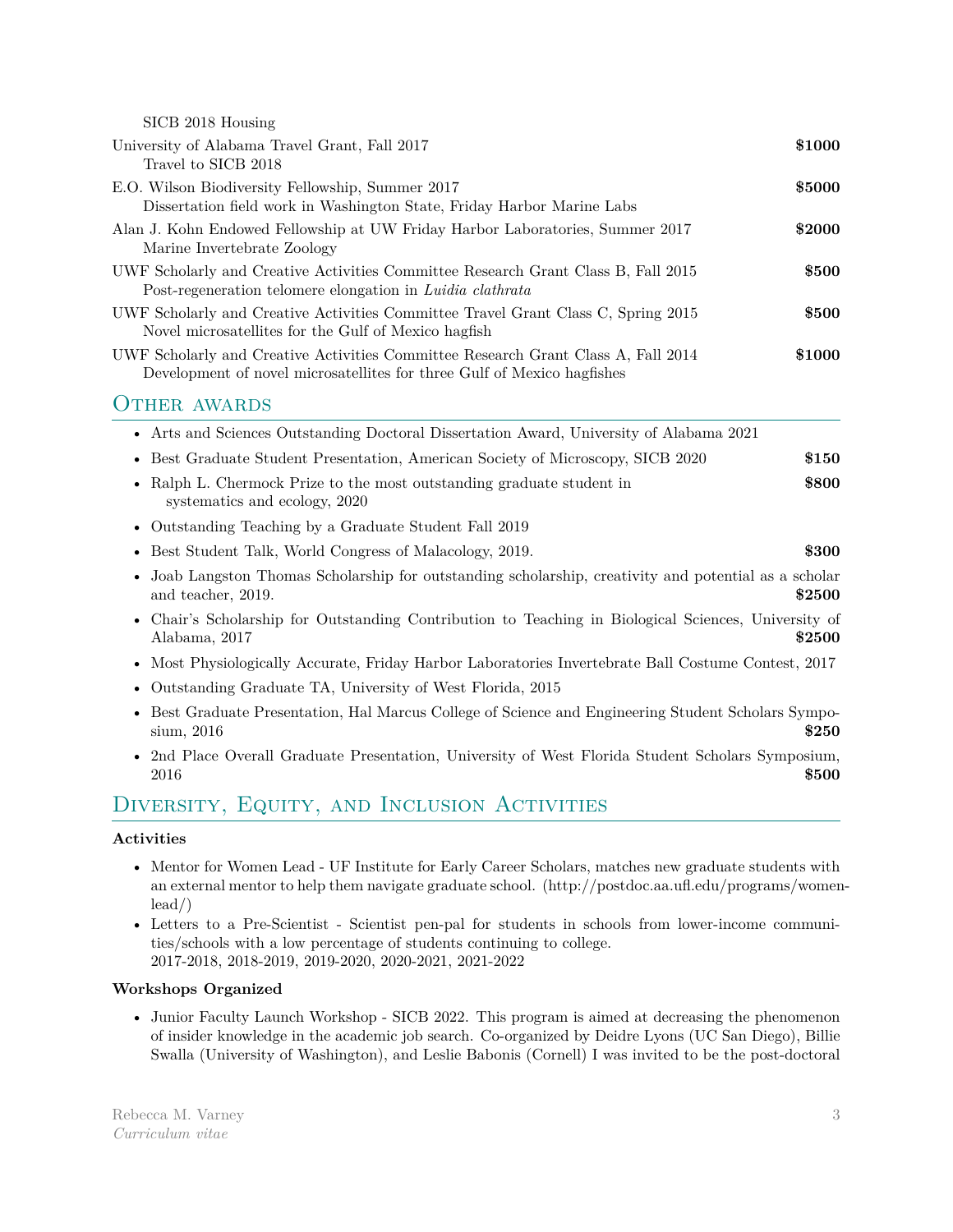member of the panel, and will continue to participate in future years, ideally as I progress in career stage.

#### **Workshops Attended**

- Building a Better Fieldwork Future (BBFF) offered through UC Santa Cruz, this workshop focuses on preventing and addressed harassment and assault in fieldwork settings. March 15, 2022.
- Implicit Bias Workshop offered through UCLA for postdoctoral researchers. September 2021
- DEI-Sensitive Mentorship Workshop offered by the Society of Developmental Biology, directed by Dr. Nancy Schwartz. July 2020.
- Strategies to Identify Bias in the Culture of Biology offered by the Society of Developmental Biology, directed by Dr. Loydie Jerome-Majewska. July 2020.
- Racism, Microaggression, Social Injustice, and Minority Mental Health- seminar offered by Dr.Nahree Doh, hosted by the University of Alabama DEI Office. July 7, 2020.

#### **Memberships**

- Graduate Women in Science (GWIS), President (2013-2016) and co-founder
- Association of Women in Science

### Invited Talks and Seminars

| <b>Keynote Address</b> - NSF Genomics Education Partnership Regional Node Meeting<br>To crack a chiton: new challenges for gene annotation in non-model organisms | April 22, 2022       |
|-------------------------------------------------------------------------------------------------------------------------------------------------------------------|----------------------|
| University of Florida, Biology Seminar Series.<br>Iron teeth and dried out shrimp: how invertebrates are stressed for success                                     | November 30, 2021    |
| California State University, Fullerton, Biology Seminar Series.<br>Iron biomineralization in the chiton radula                                                    | November $3, 2021$   |
| Mem. Univ. of Newfoundland, Friday Light Informal Research Talk (FLIRT) series.<br>Iron-clad teeth in chitons: how to avoid cavities without really trying        | September 11, $2020$ |
| SpiraliaBase Virtual Lab Meeting Series<br>High Molecular Weight DNA Extraction Techniques in Spiralians                                                          | September $10, 2020$ |
| World Congress of Malacology, Utility of Molluscan Genomics Session<br>An Aculiferan perspective on molluscan mineralization<br><b>Best Student Talk</b>          | August 2019          |

# ORAL PRESENTATIONS

| Society of Integrative and Comparative Biology                                                                                                                                                                                           | January 4, 2022  |
|------------------------------------------------------------------------------------------------------------------------------------------------------------------------------------------------------------------------------------------|------------------|
| The role of iron-response elements (IREs) in regulating translation during iron biomineralization in the                                                                                                                                 |                  |
| chiton radula                                                                                                                                                                                                                            |                  |
| Rebecca M. Varney, Alexandra C.N. Kingston, Kevin M. Kocot, Daniel I. Speiser                                                                                                                                                            |                  |
| Society of Integrative and Comparative Biology<br>Chitons on the cutting edge: the biomineralization of iron-clad teeth in $A$ . granulata<br>Rebecca Varney, Daniel I. Speiser, Alexandra C.N. Kingston, Kevin M. Kocot                 | January 7, 2021  |
| Society of Integrative and Comparative Biology<br>The genome of the chiton A. granulata: an Aculiferan perspective on molluscan mineralization<br>Rebecca M. Varney, Caramel McDougall, Bernie Degnan, Daniel I. Speiser, Kevin M. Kocot | January 5, 2020  |
| 5th Annual Scalidophoran Conference<br>A new species of Echinoderidae and first insights from the kinorhynch transcriptome<br>Rebecca Varney, Peter Funch, Kevin Kocot, Martin Vinter Sørensen                                           | January 23, 2019 |
| <b>UWF Biology Seminar Series</b>                                                                                                                                                                                                        | October 15, 2016 |

Rebecca M. Varney *Curriculum vitae*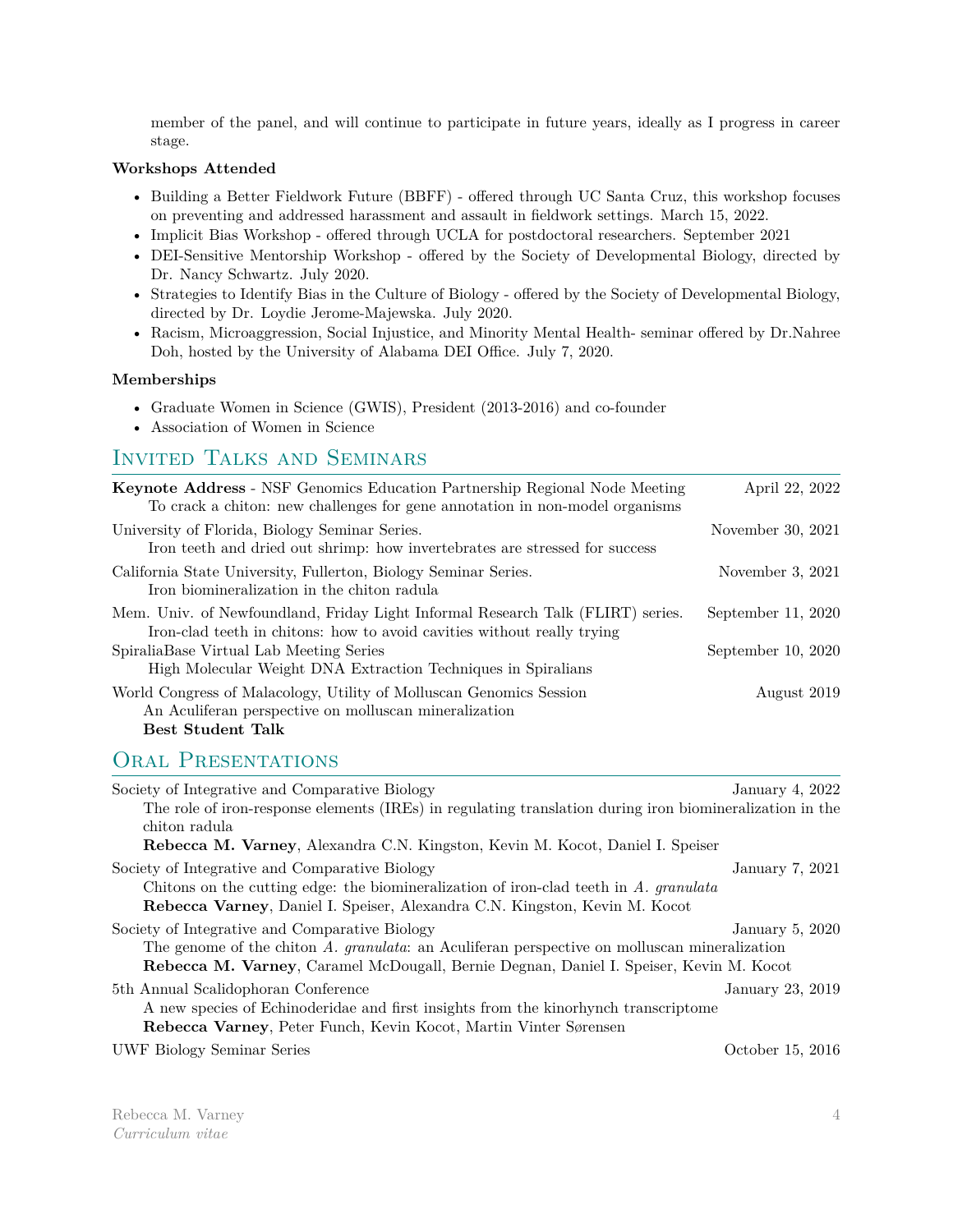Telomere elongation in regeneration tissues of *Luidia clathrata* **Rebecca Varney**, Alexis Janosik, Christopher Pomory

# RESEARCH EXPEDITIONS

| <b>Antarctic Research Cruise</b><br>RVIB Nathaniel B. Palmer                                                                                                                                                                                               | September 20-December 18, 2020 |
|------------------------------------------------------------------------------------------------------------------------------------------------------------------------------------------------------------------------------------------------------------|--------------------------------|
| Weddell Sea and Peninsula, sampling for benthic invertebrates                                                                                                                                                                                              |                                |
| <b>LA Urban Ocean BioBlitz</b><br>BioBlitz under Dr. Gustav Pauley alongside the LA Museum of Natural History, day trips aboard the<br>Ocean Sentinel                                                                                                      | August 19-August 31, 2019      |
| Sediment grabs and sorting                                                                                                                                                                                                                                 |                                |
| <b>DISL Meiofauna Diversity and Taxonomy Workshop</b><br>Meiofaunal collection and sorting in collaboration with Dr. Kelly Dorgan's laboratory at the Dauphin<br>Island Sea Lab, day trips aboard the $R/V$ E.O. Wilson<br>Sediment collection and sorting | August 4-August 10, 2019       |
| Meiofaunal Sampling, Ft. Pierce<br>Day trips aboard the $R/V$ Sunburst<br>Sediment grabs and sorting                                                                                                                                                       | May 11-15, 2018                |
| South Carolina Department of Natural Resources<br>Coastal Shark and Red Drum Population Surveys, R/V Silver Crescent<br>Longlining along Atlantic Coast                                                                                                    | September 2-September 5, 2014  |
| Deep-C Consortia Research Cruise<br>Florida State University, R/V Apalachee<br>Deep sea longlining in the Gulf of Mexico                                                                                                                                   | June 30-July 4, 2014           |
| <b>Gulf of Mexico Reef Monitoring</b><br>Deep sea line fishing for triggerfish and red snapper                                                                                                                                                             | September 2013                 |
| <b>TEACHING EXPERIENCE</b>                                                                                                                                                                                                                                 |                                |
| Guest Lecture: Macroevolution and Tree Thinking<br>Introduction to Evolution at University of California Santa Barbara<br>(Dr. Eleanor Cave's invitation)                                                                                                  | March 2, 2022                  |
| Guest Lecture & Guided Lab: Meiofaunal Invertebrates<br>Marine Invertebrate Zoology Field Course at the University of Florida<br>(Dr. Gustav Paulay's invitation)                                                                                          | February 12, 2020              |
| Guest Lecture: The Immune System<br>Principles of Biology, II                                                                                                                                                                                              | October 24, 2019               |
| Invited Lecture: Introduction to the Shell<br>Bioinformatics                                                                                                                                                                                               | August 23, 2018                |
| Invited Lecture: Sequencing Phage Genomes with 3rd Generation Technology<br>Phage Discovery                                                                                                                                                                | April 11, 2018                 |
| Graduate Teaching Assistant<br>Microbes and Man                                                                                                                                                                                                            | Spring 2017 - Present          |
| Instructor of Record<br>Biology I Laboratory<br>*Instructor of Record indicates that instructional context of the course was formatted and grades were<br>assigned by that individual                                                                      | Spring 2015 - Fall 2016        |
| Coursework Development<br>Collaborative development of laboratory curriculum and student lab manual for Biology I Laboratory                                                                                                                               | Spring 2015 - Fall 2016        |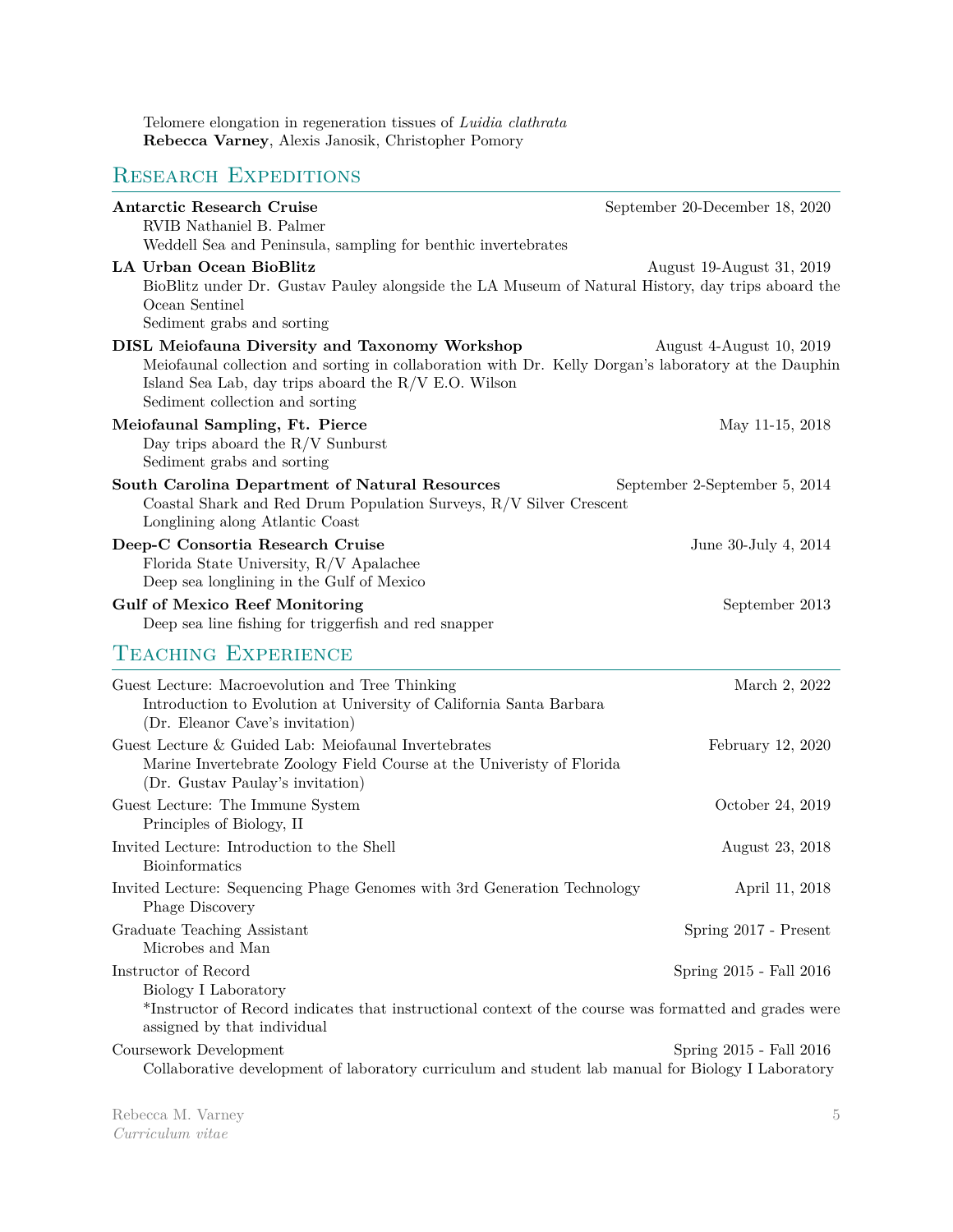Graduate Teaching Assistant Fall 2014 Marine Vertebrate Zoology Introduction of Marine Biology and Oceanography for Non-Majors Biology I Laboratory

#### **\*Very positive teaching evaluations and comments from students and faculty observers available upon request.**

### **MENTORSHIP**

#### **Singular supervision**

| UC Santa Barbara<br>Fall 2021 - Summer 2022           | Direct supervisor of <b>NSF REPS</b> Scholar post baccalaureate Chevenne<br>McKinley*, who was awarded a GRFP Fall 2022                                                                                                      |  |  |
|-------------------------------------------------------|------------------------------------------------------------------------------------------------------------------------------------------------------------------------------------------------------------------------------|--|--|
| Graduate Student Training and Supervision             |                                                                                                                                                                                                                              |  |  |
| University of West Florida<br>Spring 2014 - Fall 2015 | Supervised <b>three</b> graduate student directed independent studies (B. McAcy,<br>E. Stein, A. Earls) and trained <b>four</b> additional graduate students in genetic<br>techniques (S. Cecil, M. Davis, C. Nash, A. Egan) |  |  |

Univ. of Massachusetts Trained **three** graduate students in anaerobic culturing techniques (A.

#### **Undergraduate Student Training and Supervision**

Fall 2011 - Spring 2013 Billings, F. Abdul-Rahman, D. Sharma)

| University of Alabama<br>Fall 2018 - Spring 2021      | Assisted with laboratory and bioinformatics training for three<br>undergraduates $(E. \; Pabst^*, R. \; Partain, C. \; Prett)$                                                                                                                                                                                                                                  |
|-------------------------------------------------------|-----------------------------------------------------------------------------------------------------------------------------------------------------------------------------------------------------------------------------------------------------------------------------------------------------------------------------------------------------------------|
| University of West Florida<br>Fall 2013 - Spring 2016 | Trained and supervised the directed independent studies of <b>thirteen</b> under-<br>graduate research assistants in basic laboratory skills and genetic techniques<br>(K. Vaccaro*, A. Johanssen, H. Sthole*, H. Schmuki*, L. Hartigan, A. Nes-<br>smith, R. Rogers, C. Howard, E. Miller, N. Zielinski*, I. Bollinger*, A.<br>Brooks <sup>*</sup> , K. Price) |
| Univ. of Massachusetts<br>Fall 2011 - Spring 2013     | Trained <b>three</b> undergraduate research assistants in microbiology laboratory<br>techniques (D. Burkhardt <sup>*</sup> , B. Surjawan <sup>*</sup> , G. Gundersen)<br>* denotes an undergraduate or post baccalaureate student that went on to<br>pursue a graduate or medical degree                                                                        |

### **SERVICE**

**Reviewer:** Ecology & Evolution, Zoological Journal of the Linnean Society, Nature Communications, Zoologica Scripta, Scientific Reports, Communications Biology, Current Biology, and others. Graduate/Postdoc Representative, Division of Invertebrate Zoology, SICB 2020-2022 Undergraduate Research Symposium Planner/Judge April 22, 2022 Graduate Teaching Assistant Workload Assessment Committee Academic year 2018-2019 Biology Graduate Student Association (BGSA) President Academic year 2018-2019 Bama Biology Bootcamp, Graduate mentor Fall 2018 Bama Biology Bootcamp Mentor Training Workshop August 11, 2018 (developed content and taught workshop) Bama Biology Bootcamp Organization and Schedule Planning Summer 2018 Undergraduate Research and Creative Activities (URCA) Judge March, 2019/2018; March 29, 2018 Bama Biology Bootcamp, Graduate mentor Fall 2017 University of West Florida Biology Department Advertising Committee Spring 2015-Fall 2016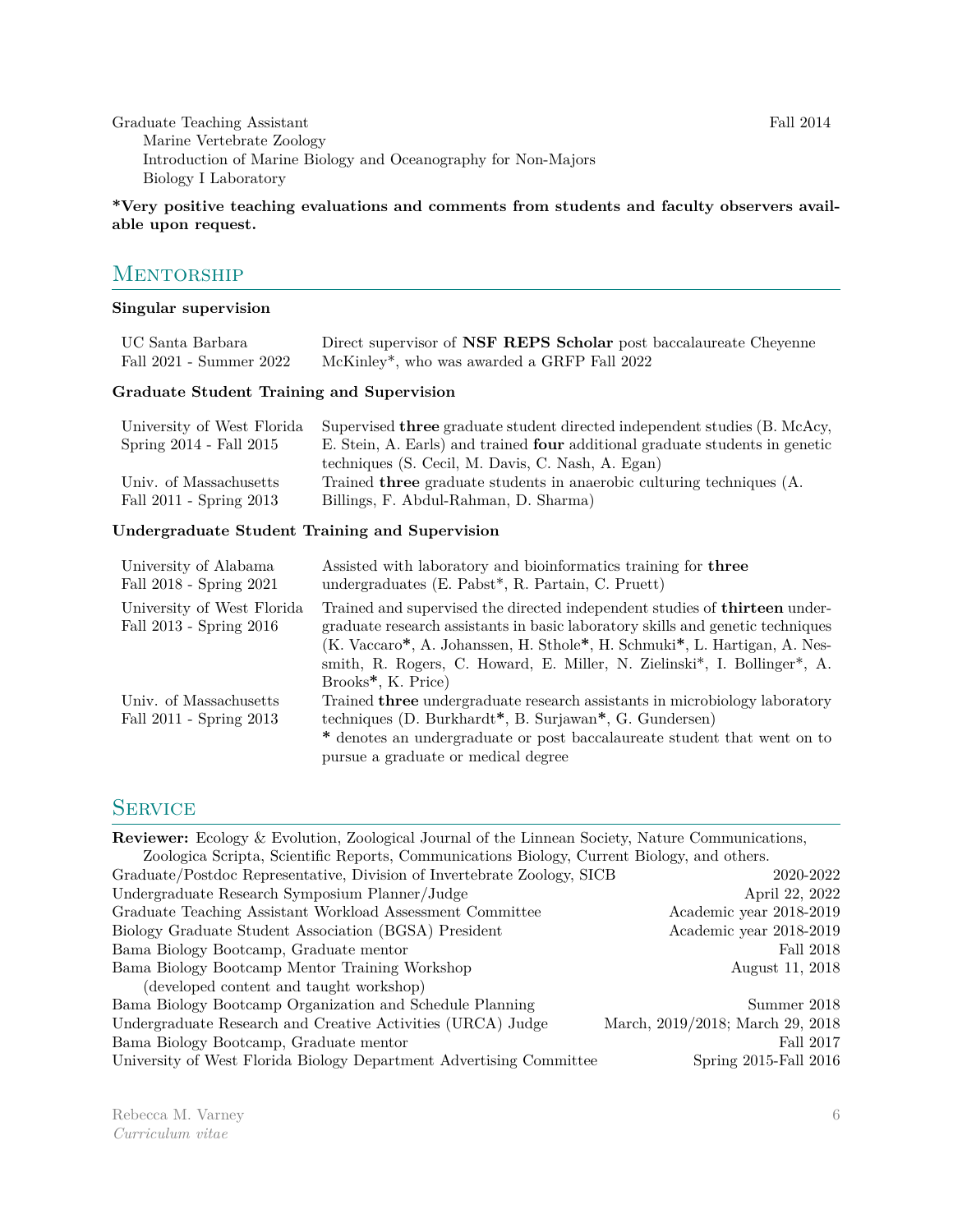# OUTREACH

| ArBOO return Volunteer: arboreturn tours, organization.                | October 27, 2019          |
|------------------------------------------------------------------------|---------------------------|
| UA Homecoming Biology Collections Outreach Tent                        | October 26/13, 2019/2018  |
| Bessemer Country Science Fair: Volunteer judge.                        | January 16, 2019          |
| BioBlitz Volunteer (herbarium specimen preparation & arboretum tours)  | April 21, 2018            |
| Skype A Scientist Scientific volunteer                                 | 2017-2020                 |
| Alabama Regional Science Olympiad Competition Judge                    | February, 2018/2017       |
| Volunteer, Night at the Museum                                         | February 2019, 2018, 2017 |
| Northwest Florida Regional Science Olympiad Competition Judge          | February 2016, 2015       |
| High school lecture- A Career in Biology                               | November 20, 2015         |
| 58th Annual West Panhandle Regional Science and Engineering Fair Judge | January 27, 2014          |
| Panelist: Preparing for Graduate School                                | January 15, 2014          |
|                                                                        |                           |

# Poster Presentations

| Society of Integrative and Comparative Biology                                                            | January 5, 2020    |
|-----------------------------------------------------------------------------------------------------------|--------------------|
| Localized physiological changes regulate the biomineralization of magnetite in the radula of the chiton   |                    |
| Acanthopleura granulata                                                                                   |                    |
| RM Varney, ACN Kingston, KM Kocot, DI Speiser                                                             |                    |
| *Best Student Presentation, AMS                                                                           |                    |
| Entomology                                                                                                | October 2019       |
| Two new bumble bee genomes: de novo assembly of Bombus bifarius and Bombus vosnesenskii genomes           |                    |
| from long and short read sequences                                                                        |                    |
| S Heraghty, J Strange, J Sutton, RM Varney, J Lozier                                                      |                    |
| BioFest, University of Alabama                                                                            | September 27, 2019 |
| Radular physiology of the chiton Acanthopleura granulata                                                  |                    |
| RM Varney, KM Kocot, DI Speiser                                                                           |                    |
| Pearls of Wisdom Molluscan Genomics Conference                                                            | September 2019     |
| A cost-effective strategy to obtain highly contiguous aculiferan mollusc genomes enables broader inves-   |                    |
| tigations of understudied molluscs                                                                        |                    |
| RM Varney, MK Yap-Chiongco, NT Mikkelsen, S Pirro, DI Speiser, KM Kocot                                   |                    |
| World Congress of Malacology                                                                              | August 2019        |
| Draft genome of Neomenia megatrapezata (Solenogastres) as a tool to study aculiferan sclerite biomin-     |                    |
| eralization                                                                                               |                    |
| MK Yap-Chiongco, RM Varney, KM Kocot                                                                      |                    |
| Evolution                                                                                                 | July 2019          |
| Assessing the genomes of Drosophila species for genetic indicators of alpha-amanitin tolerance            |                    |
| O Fish, C Scott-Chialvo, RM Varney, LM Reed                                                               |                    |
| Global Invertebrate Genomics Alliance                                                                     | October 20, 2018   |
| The genome of the chiton Acanthopleura granulata                                                          |                    |
| RM Varney, DI Speiser, KM Kocot                                                                           |                    |
| BioFest, University of Alabama                                                                            | September 28, 2018 |
| The genome of the chiton Acanthopleura granulata                                                          |                    |
| RM Varney, DI Speiser, KM Kocot                                                                           |                    |
| STEM Forward 2018: Shattering the STEM Ceiling                                                            | April 14, 2018     |
| The genome of the chiton Acanthopleura granulata: preliminary work toward understanding biominer-         |                    |
| alization of teeth as tough as tank armor                                                                 |                    |
| RM Varney, DI Speiser, KM Kocot                                                                           |                    |
| Society of Integrative and Comparative Biology                                                            | January 5, 2018    |
| The genome of the chiton <i>Acanthopleura granulata</i> : preliminary work toward understanding biominer- |                    |
| alization of teeth as tough as tank armor                                                                 |                    |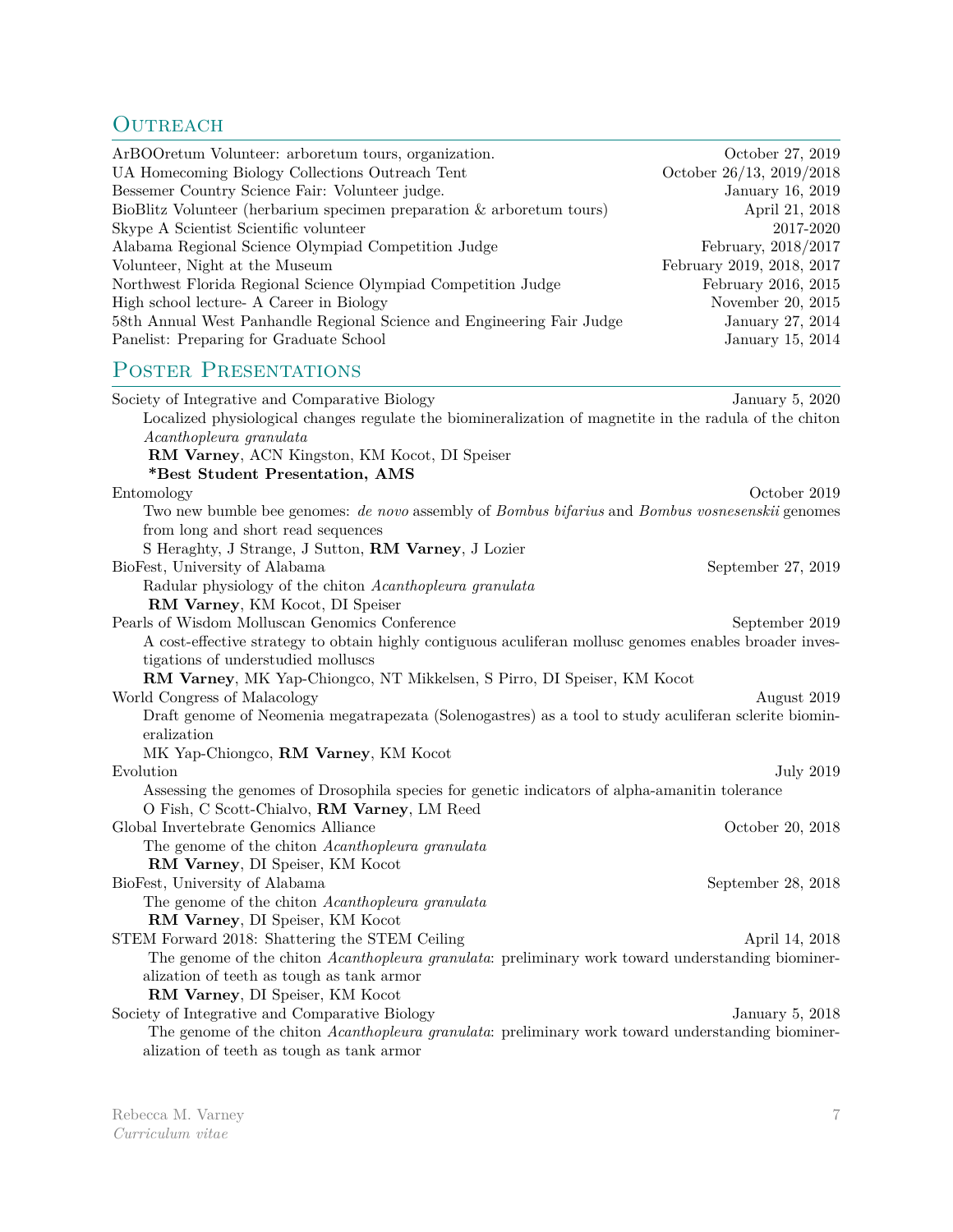| RM Varney, DI Speiser, KM Kocot                                                    |               |
|------------------------------------------------------------------------------------|---------------|
| University of West Florida Student Scholars Symposium                              | April 21 2016 |
| Telomere elongation in regenerating tissues of the Grey Sea Star, Luidia Clathrata |               |
| RM Varney, CM Pomory, AM Janosik                                                   |               |
| 24th Annual Harvard Forest Ecology Symposium                                       | March 20 2013 |
| Microbial community dynamics in a long-term soil warming chronosequence            |               |
| KM DeAngelis, LV Diepen, RM Varney, JR Blanchard, JR Melillo, S Frey               |               |
| University of Massachusetts Microbiology Retreat                                   | March 2 2013  |
| Digging Deep: Soil microbial carbon use in a warmer world                          |               |
| A Billings, RM Varney, G Pold, DR Burkhardt, B Surjawen, KM DeAngelis              |               |

# OTHER RESEARCH EXPERIENCE

| <b>Research Fellow</b>                       | May 2012-August 2013             |
|----------------------------------------------|----------------------------------|
| University of Massachusetts at Amherst       | Advisor: Prof. Kristen DeAngelis |
| Laboratory Technician (Analytical Chemistry) | December 2011-May 2012           |
| Microtest Laboratories, Inc.                 | Supervisor: Patrick Kenney, M.S. |
| Laboratory Assistant                         | August 2009-August 2011          |
| University of California at Davis            | Advisor: Prof. Dina St. Clair    |
| Undergraduate Research Assistant             | October 2007-June 2009           |
| University of California at Davis            | Advisor: Prof. Leslie Lyons      |

# OTHER WORKSHOPS ATTENDED

- NSF Detecting Selection in Polar Organisms Workshop prior to SICB, January 2018 and 2019.
- University of Alabama Research Software Initiative Kickoff Workshop September 28, 2018
- BITMaB2 (Benthic Invertebrate Taxonomy, Metagenomics, and Bioinformatics) Harte Research Institute, Corpus Christi, Texas. January 16-19, 2018
- Genome Solver Workshop: Introducing molecular tools to undergraduates. NSF/Georgetown University, Anne Rosenwald. March 8-9, 2016
- Molecular Ecology and Genetics workshop prior to JMIH 2014, coordinated by Dovi Kacev University of Tennessee, Chattanooga
- Introduction to Command Line(BASH) and Python (iPy notebook) by Software Carpentry, 2013.

# OTHER PROFESSIONAL DEVELOPMENT

- Scientific Branding Workshop led by Dr. Alexis Janosik. May 27, 2020.
- David Bauer Grant-Writing Workshop for Graduate Students a nomination-based workshop led by David G. Bauer. August 25, 2018
- Women in Leadership a conference at UWF addressing issues particular to women in leadership positions. February 13, 2015

# PROFESSIONAL AFFILIATIONS

- Global Invertebrate Genomics Alliance (GIGA) from 2018
- Society of Integrated and Comparative Biology (SICB) (from 2015)
- Golden Key Honour Society (from 2011)
- AWIS (from 2013)